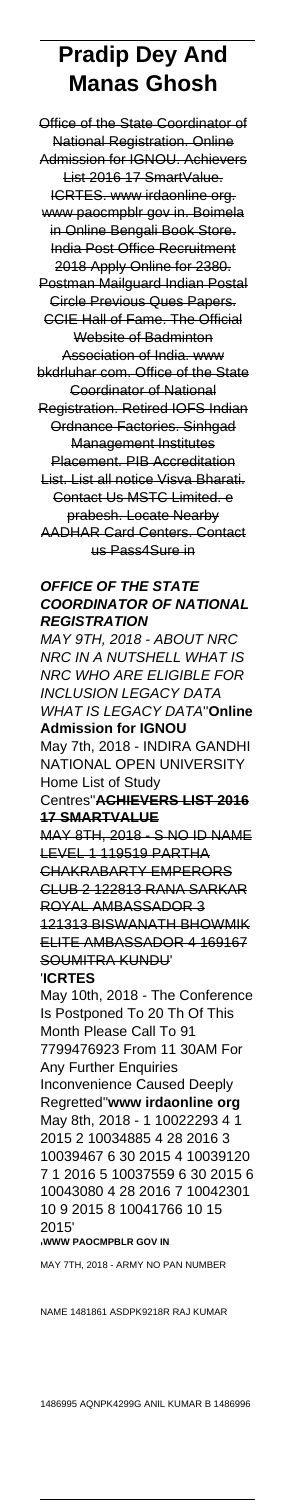### '**Boimela in Online Bengali Book Store**

May 10th, 2018 - Boimela in is largest online Bengali Book store for Bengali Books We help people to get any bengali book from College Street to anywhere in world'

# '**india post office recruitment 2018 apply online for 2380** may 10th, 2018 - online

application submitted after the last date and incomplete application will be rejected before apply for the post office job candidates should go through the eligibility criteria in official notifications download from ap post website'

'**Postman Mailguard Indian Postal Circle Previous Ques Papers**

May 10th, 2018 - Indian Postal Circle Postman Mailguard Previous Year Question Papers Download PDF Assam Tamilnadu Odisha Postal Circle Postman Mailguard ques papers download'

# '**CCIE Hall Of Fame**

May 9th, 2018 - CCIEHOF Is The Largest Hall Of Fame List Of Cisco Expert Level Certifications CCIE CCDE CCAr''**The Official Website of Badminton Association of India May 10th, 2018 - Disclaimer The BAI Web Site contains information and material compiled for reference only Information on this web site is provided solely for the user's information and while due care has been taken to make it accurate it is provided without guarantee of any kind either expressed or implied**'

'**www bkdrluhar com** May 8th, 2018 - Sheet1 2 CENTRE NAME TELEPHONE NO BUILDING NAME EMAIL ID ADD 1 ADD 2 ADD 3 ADD 4 DIST STATE PIN CODE BETUL Divya Darshan Bhawan betul bkivv org Sadar Bazar Itarsi Road'

## '**Office of the State Coordinator of National Registration**

May 9th, 2018 - District Name Circle Name FTVC Venue FTVC Venue Code IO Name IO Code Baksa N A Office of The District Aggriculture Officer Baksa Mushalpur PO Mushalpur PIN 781372 PS Mushalpur District Baksa'

'**RETIRED IOFS INDIAN ORDNANCE FACTORIES** MAY 7TH, 2018 - RELATED LINKS WWW IOFSBROTHERHOOD ORG WWW